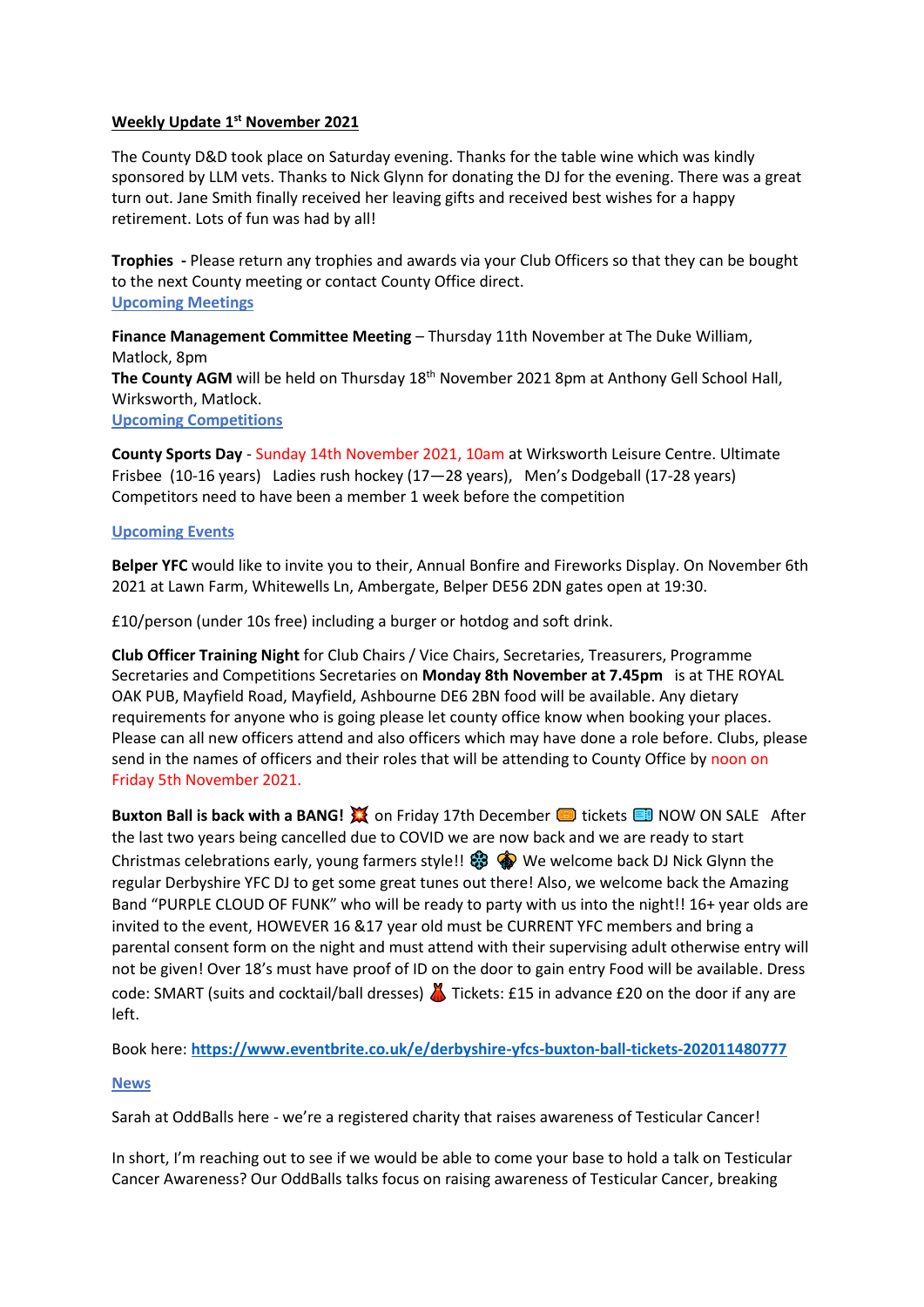down the taboo stigma associated with young men talking openly about their testicles and encouraging young men to check themselves regularly. The talks are 15 minutes, free, appropriate for both genders and suitable for 11+ years. The talk is fun, informal and gets students thinking about really important health issues from a less serious perspective. All in all, a great way to start the day and evoke a conversation!

We cover the basics about Testicular Cancer, such as the signs & symptoms, how to check correctly, diagnosis, treatment and what to do if you're worried or have concerns about a possible lump or swelling and who to talk to.

It would be great to put a plan in place with YFC! Oh, and if you search oddballsFDN into any social media platform you'll find us easily enough!

Call Sarah for more info. 07783 822479

|                                                      |                           |                  | <b>County Stockjudging 18th 24th Oct 21 Results</b> |               |             |                 |                        |                |
|------------------------------------------------------|---------------------------|------------------|-----------------------------------------------------|---------------|-------------|-----------------|------------------------|----------------|
|                                                      |                           |                  |                                                     | <b>BEEF</b>   |             |                 |                        |                |
| <b>Beef Live &amp; Carcase Junior</b><br><b>Beef</b> |                           |                  | <b>Intermetiate</b>                                 |               | <b>Beef</b> | <b>Senior</b>   |                        |                |
| 1st                                                  | Pleasley                  | Joshua W         | 1st                                                 | Bakewell      | Jon O       | 1st             | Hope Valley Alice M    |                |
| 2 <sub>nd</sub>                                      | Hope Valley Ruby A        |                  | 2nd                                                 | <b>Buxton</b> | Tom E       | 2 <sub>nd</sub> | Belper                 | James H        |
| 3rd                                                  | <b>Buxton</b>             | Ethan S          | 3rd                                                 | Pleasley      | Thomas W    | 3rd             | <b>Buxton</b>          | Andrew G-C     |
| 4th                                                  | Derby                     | Fred P           | 4th                                                 | Derby         | Molly H     | 4th             | Pleasley               | Andrew H       |
| 5th                                                  | Ashover                   | Harrison M       | 5th                                                 | Hope Valley   | Molly A     | 5th             | Derby                  | George H       |
| 6th                                                  | Ashbourne                 | Liv B            | 5th                                                 | Ashbourne     | Eliza G     | 6th             | Ashover                | Jack H         |
| 7th                                                  | na                        |                  | 6th                                                 | Ashover       | Henry G     | 7th             | na                     |                |
| 8th                                                  | na                        |                  | 7th                                                 | Belper        | Barney O    | 8th             | na                     |                |
| 9th                                                  | na                        |                  | 8th                                                 | na            |             | 9th             | na                     |                |
|                                                      |                           |                  |                                                     |               |             |                 |                        |                |
|                                                      |                           |                  |                                                     | <b>SHEEP</b>  |             |                 |                        |                |
| <b>Sheep Live &amp; Carcase Junior</b>               |                           | Sheep            | Inter                                               |               | Sheep       | <b>Senior</b>   |                        |                |
| 1st                                                  | Pleasley                  | <b>Tierney N</b> | 1st                                                 | Pleasley      | Kelsie N    | 1st             | Pleasley               | Rosie D        |
| 2nd                                                  | Ashbourne                 | Megan R          | 2nd                                                 | Bakewell      | James B     | 2nd             | Hope Valley Alistair B |                |
| 3rd                                                  | Hope Valley Jack P        |                  | 3rd                                                 | Belper        | Mathew W    | 3rd             | <b>Buxton</b>          | Sam E          |
| 4th                                                  | <b>Buxton</b>             | Adam W           | 4th                                                 | <b>Buxton</b> | Joe M       | 4th             | Belper                 | James B        |
| 5th                                                  | Derby                     | Tom D            | 5th                                                 | Derby         | Alistair T  | 5th             | Ashover                | Charlotte A    |
| 6th                                                  | Bakewell                  | Lara E           | 5th                                                 | Hope Valley   | Zara W      | 6th             | na                     |                |
| 7th                                                  | na                        |                  | 7th                                                 | Ashbourne     | Kat H       | 7th             | na                     |                |
| 8th                                                  | na                        |                  | 8th                                                 | na            |             | 8th             | na                     |                |
| 9th                                                  | na                        |                  | 9th                                                 | na            |             | 9th             | na                     |                |
|                                                      |                           |                  |                                                     |               |             |                 |                        |                |
|                                                      |                           |                  |                                                     | PIG           |             |                 |                        |                |
|                                                      | <b>Pig Carcase Junior</b> |                  | Pig                                                 | Inter         |             | Pig             | <b>Senior</b>          |                |
| 1st                                                  | Hope Valley Olivia C      |                  | 1st                                                 | Hope Valley   | Martha B    | 1st             | <b>Buxton</b>          | <b>Billy G</b> |
| 2nd                                                  | <b>Buxton</b>             | Emily E          | 2 <sub>nd</sub>                                     | Bakewell      | George W    | 2 <sub>nd</sub> | <b>Hope Valley</b>     | James H        |
| 3rd                                                  | Bakewell                  | Harry R          | 3rd                                                 | <b>Buxton</b> | Emily H     | 3rd             | Pleasley               | Jamie M        |
| 4th                                                  | Derby                     | Alfie Y          | 4th                                                 | Derby         | George W    | 4th             | Ashbourne              | Lucy W         |
| 5th                                                  | Ashbourne                 | Sam G            | 5th                                                 | Ashover       | Callum N    | 5th             | na                     |                |
| 6th                                                  | na                        |                  | 6th                                                 | na            |             | 6th             | na                     |                |
| 7th                                                  | na                        |                  | 7th                                                 | na            |             | 7th             | na                     |                |
| 8th                                                  | na                        |                  | 8th                                                 | na            |             | 8th             | na                     |                |
| 9th                                                  | na                        |                  | 9th                                                 | na            |             | 9th             | na                     |                |

### **Competition Results**